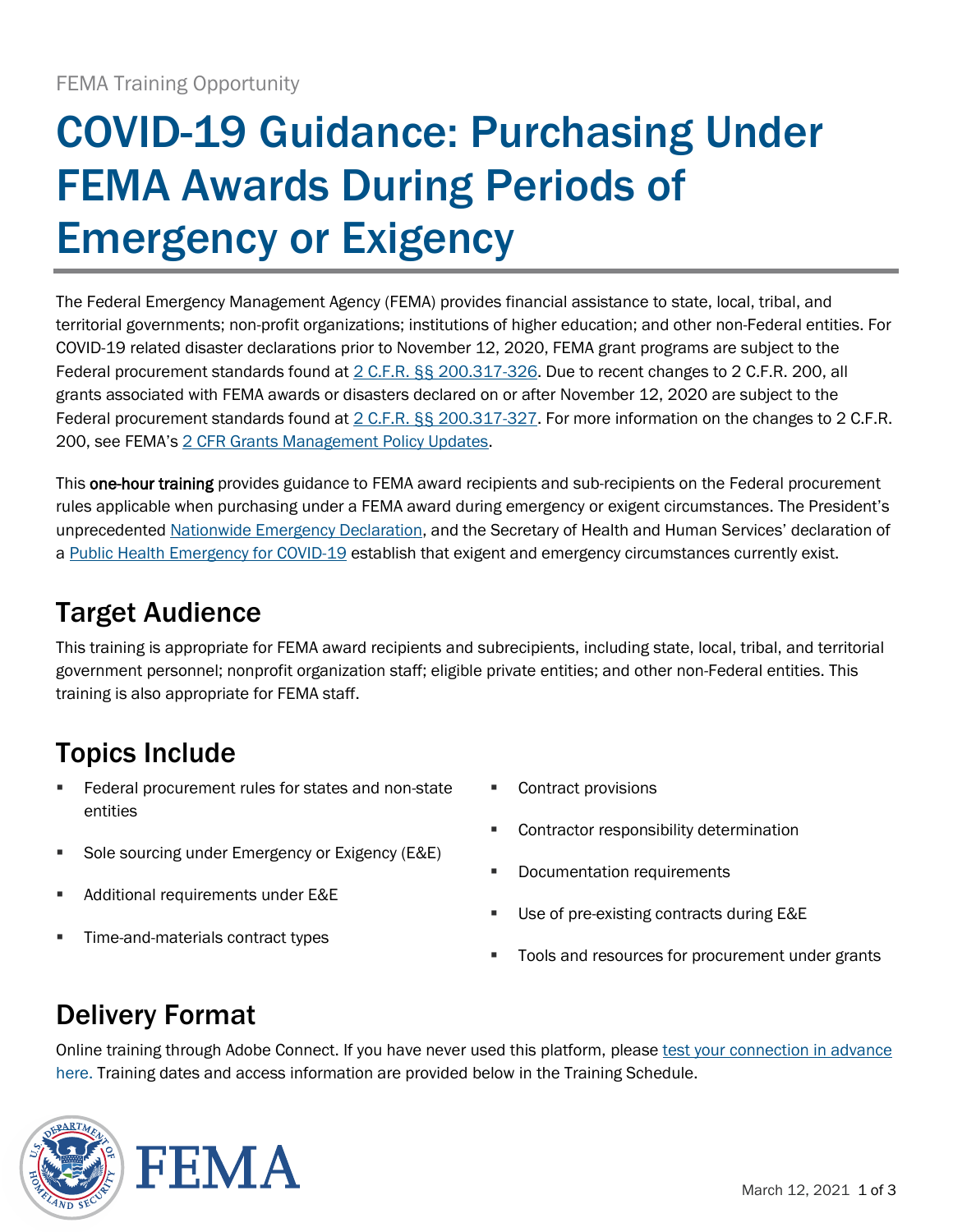To register for any of the trainings listed below, please select "click here" for the day of training you would like to attend. Please note all trainings will cover the same material. There is no limit to the number of participants in each training.

#### Procurement Under Grants Training Schedule

| <b>Training Date</b> | <b>Time</b>   | <b>Training Link</b> | Telephone Conference Code                                       |
|----------------------|---------------|----------------------|-----------------------------------------------------------------|
| 4/6/2021             | 11 a.m. (EDT) | <b>CLICK HERE</b>    | Phone Number: 1-800-320-<br>4330<br><b>Access Code: 428092#</b> |
| 4/8/2021             | 2 p.m. (EDT)  | <b>CLICK HERE</b>    | Phone Number: 1-800-320-<br>4330<br><b>Access Code: 428092#</b> |
| 4/13/2021            | 3 p.m. (EDT)  | <b>CLICK HERE</b>    | Phone Number: 1-800-320-<br>4330<br><b>Access Code: 428092#</b> |
| 4/15/2021            | 11 a.m. (EDT) | <b>CLICK HERE</b>    | Phone Number: 1-800-320-<br>4330<br><b>Access Code: 428092#</b> |
| 4/20/2021            | 2 p.m. (EDT)  | <b>CLICK HERE</b>    | Phone Number: 1-800-320-<br>4330<br><b>Access Code: 428092#</b> |
| 4/22/2021            | 3 p.m. (EDT)  | <b>CLICK HERE</b>    | Phone Number: 1-800-320-<br>4330<br><b>Access Code: 428092#</b> |
| 4/27/2021            | 4 p.m. (EDT)  | <b>CLICK HERE</b>    | Phone Number: 1-800-320-<br>4330<br>Access Code: 428092#        |
| 4/29/2021            | 11 a.m. (EDT) | <b>CLICK HERE</b>    | Phone Number: 1-800-320-<br>4330<br><b>Access Code: 428092#</b> |